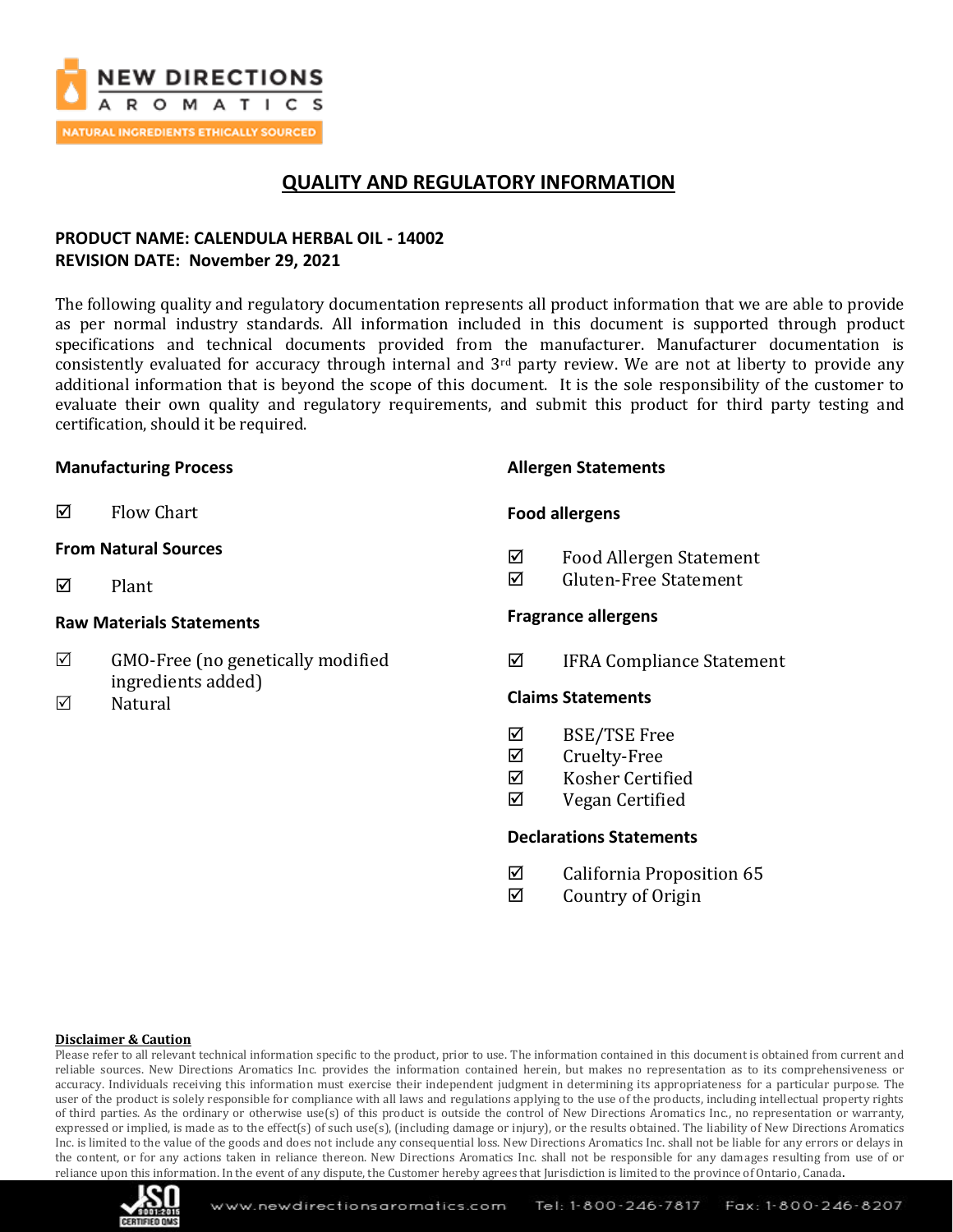

## **FLOW CHART**

## **PRODUCT NAME: CALENDULA HERBAL OIL – 14002**



#### **Disclaimer & Caution**

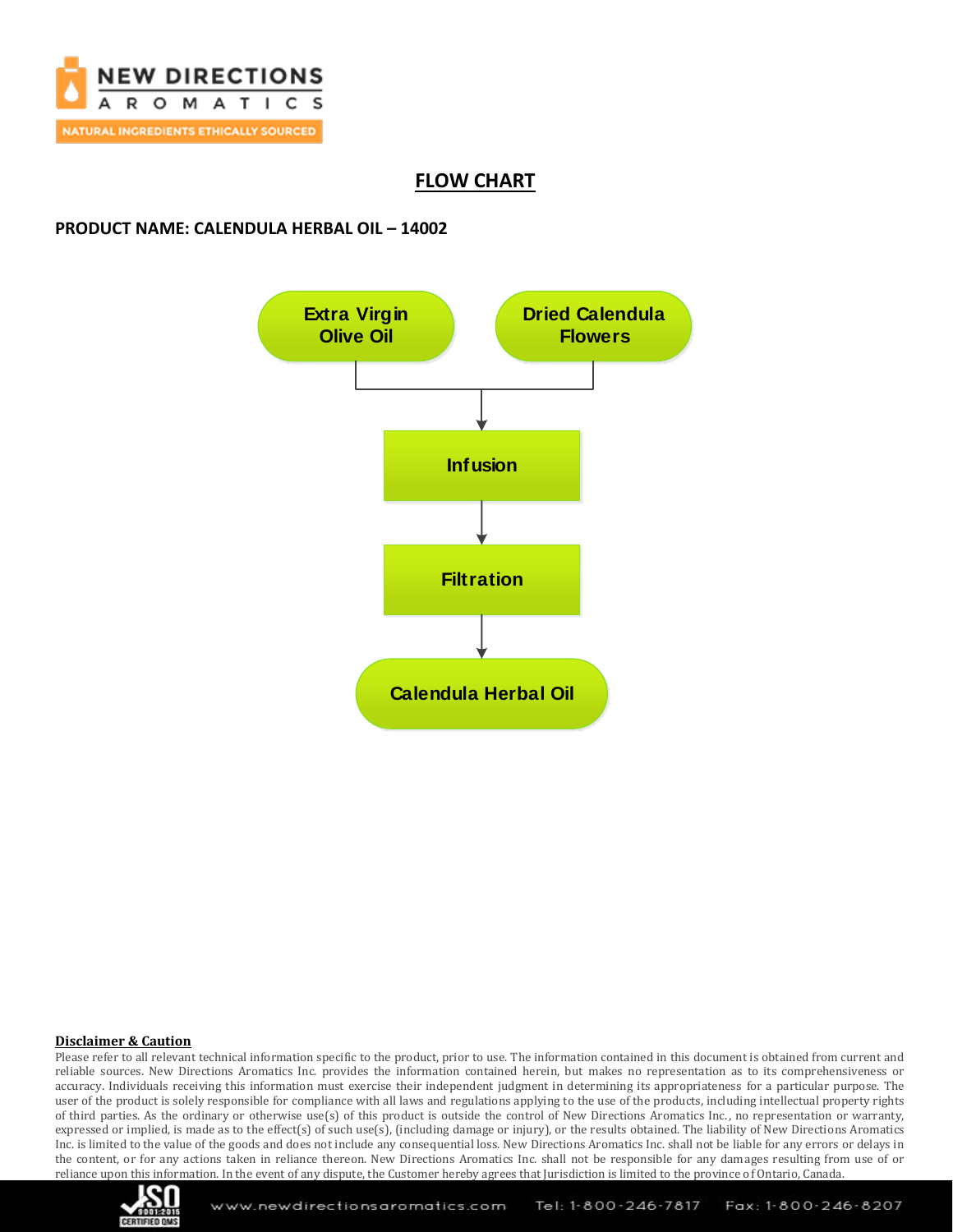

## **GMO STATEMENT**

### **PRODUCT NAME: CALENDULA HERBAL OIL - 14002**

We hereby declare that, to the best of our knowledge, this product was not produced by gene modification, nor derived from genetically modified organisms.

#### **Disclaimer & Caution**

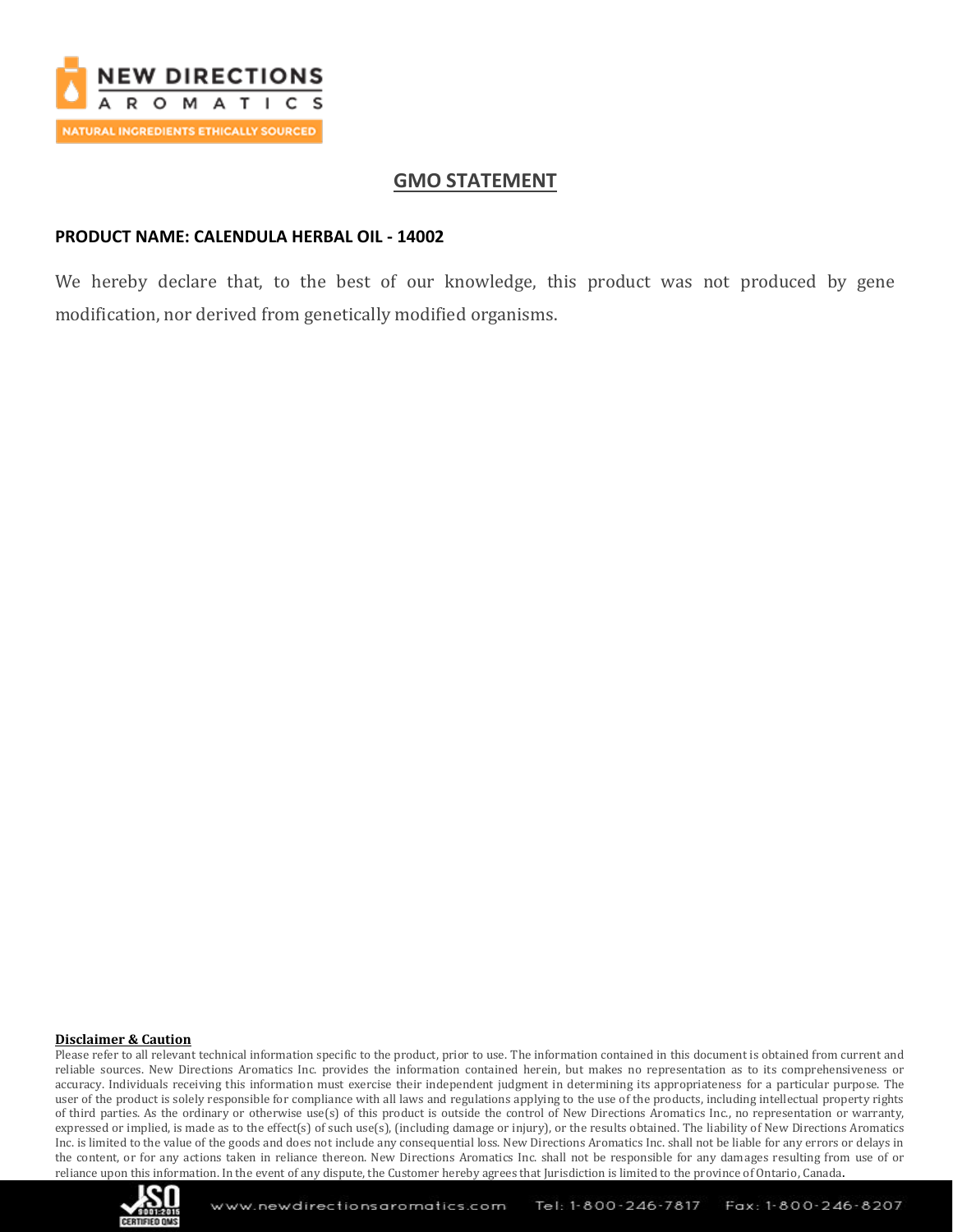

## **NATURAL STATEMENT**

## **PRODUCT NAME: CALENDULA HERBAL OIL – 14002**

We hereby declare that, to the best of our knowledge, this product is 100 % natural.

#### **Disclaimer & Caution**

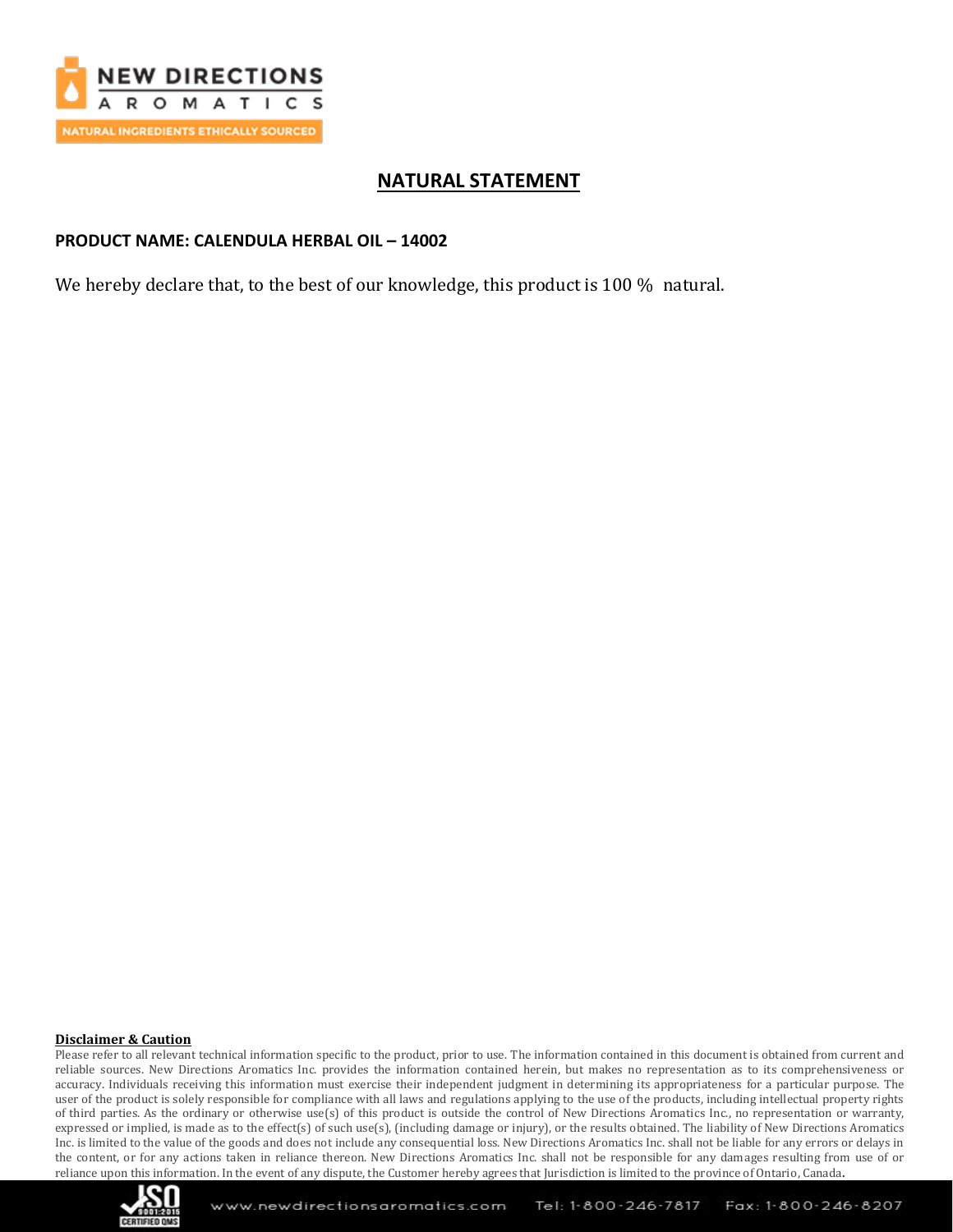

## **FOOD ALLERGEN INFORMATION**

## **PRODUCT NAME: CALENDULA HERBAL OIL – 14002**

| Component                                            | <b>Present in the product</b> |
|------------------------------------------------------|-------------------------------|
| Peanuts (and/or derivatives,) e.g., protein oil      | N <sub>o</sub>                |
| Tree Nuts (and/or derivatives)                       | N <sub>o</sub>                |
| Sesame Seeds (and/or derivatives)                    | N <sub>o</sub>                |
| Wheat (and/or derivatives)                           | N <sub>o</sub>                |
| Gluten                                               | N <sub>o</sub>                |
| Soybeans (and/or derivatives)                        | N <sub>o</sub>                |
| Dairy (including lactose) or Eggs                    | N <sub>o</sub>                |
| Fish or Shellfish (and/or derivatives)               | N <sub>o</sub>                |
| Corn                                                 | N <sub>o</sub>                |
| Sulphites (and derivatives) (added or $\geq 10$ ppm) | N <sub>o</sub>                |
| Tartrazine                                           | N <sub>o</sub>                |

#### **Disclaimer & Caution**

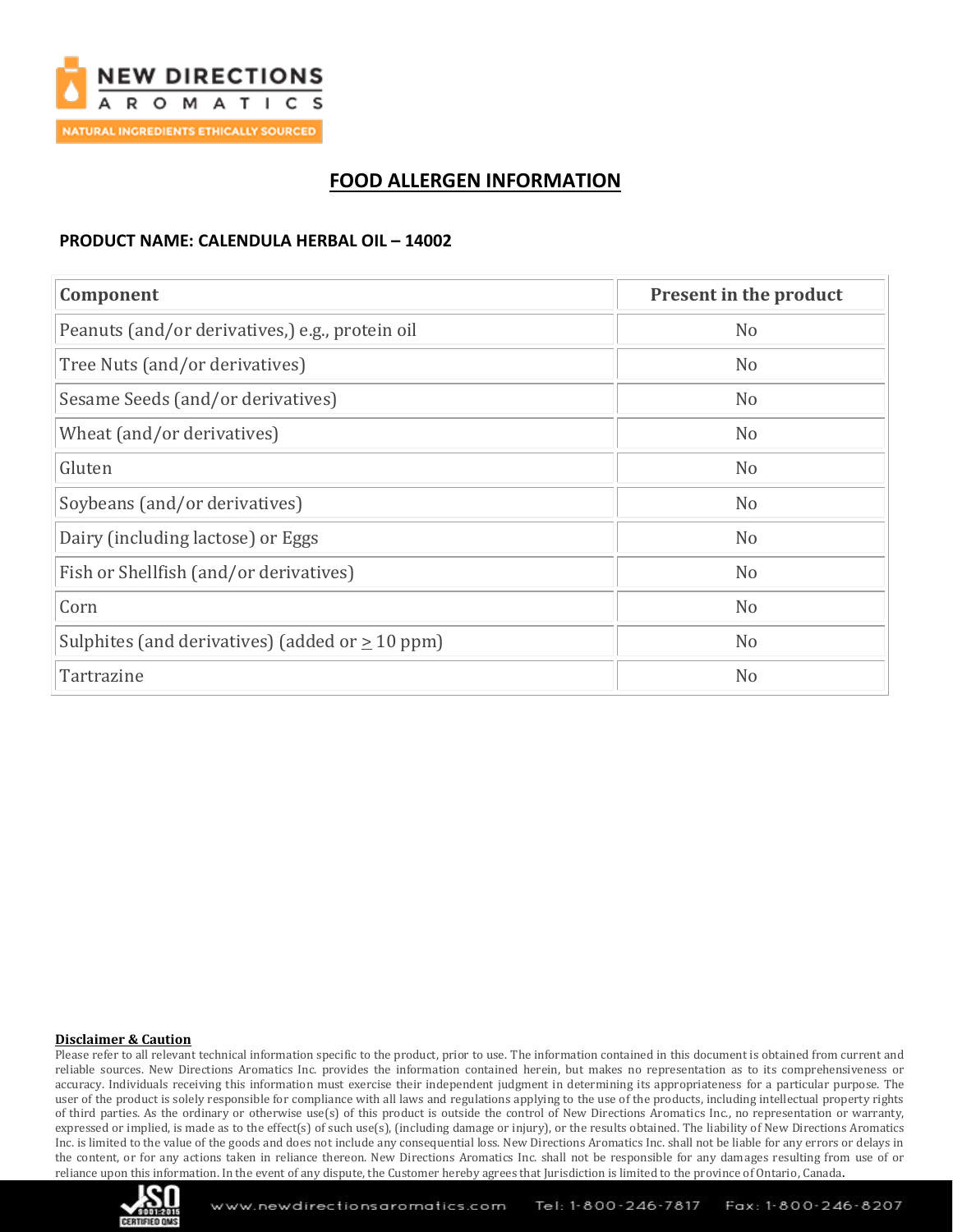

## **GLUTEN STATEMENT**

### **PRODUCT NAME: CALENDULA HERBAL OIL – 14002**

We hereby declare that, to the best of our knowledge, this product is gluten-free, and was not manufactured with any ingredients containing gluten.

#### **Disclaimer & Caution**

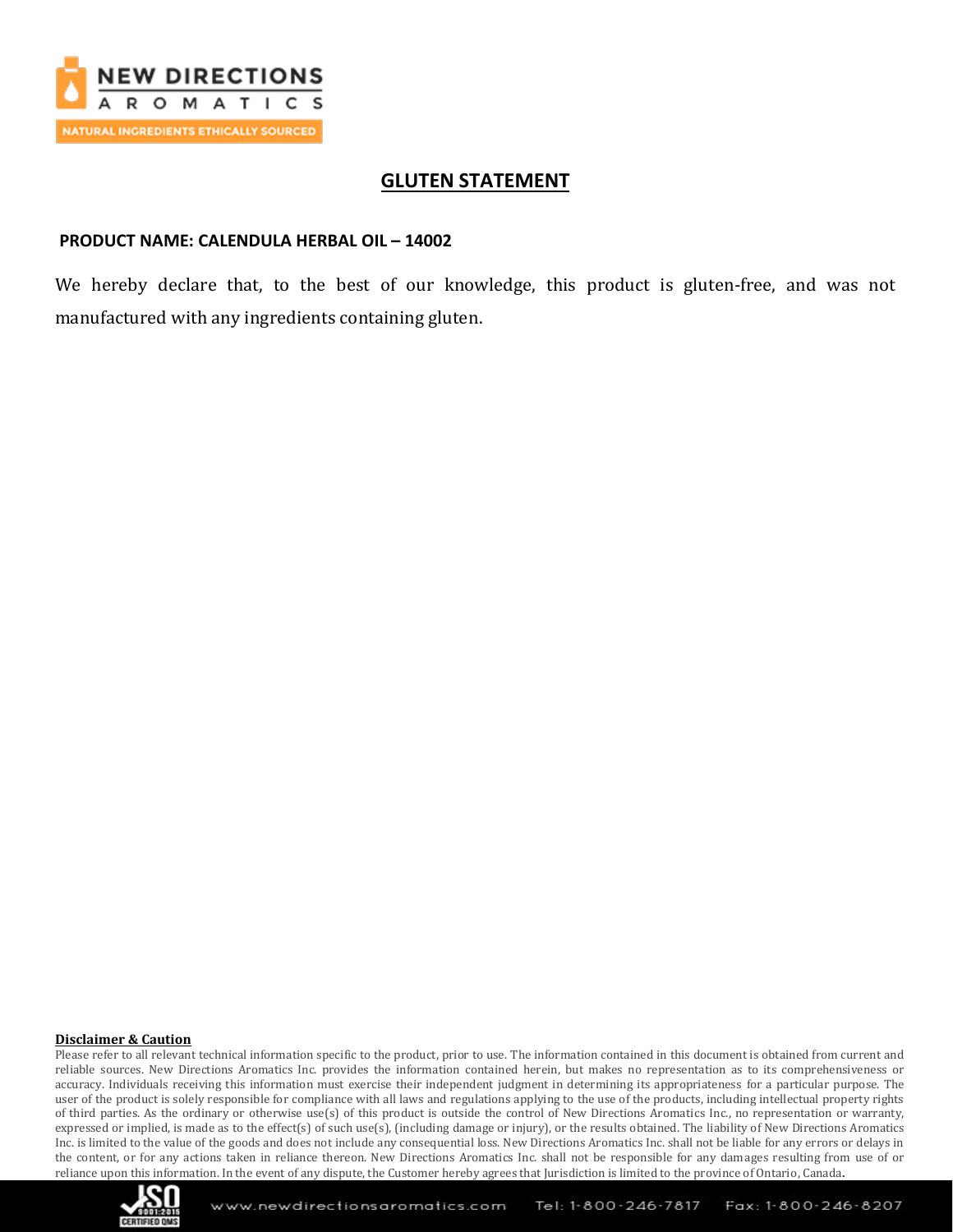

## **IFRA COMPLIANCE STATEMENT**

## **PRODUCT NAME: CALENDULA HERBAL OIL – 14002**

We hereby declare that, to the best of our knowledge, based on processing information and raw materials used, fragrance allergens listed in the EU Regulation 1223/2009 Annex III, N0 67-92 are not likely to be present.

#### **Disclaimer & Caution**

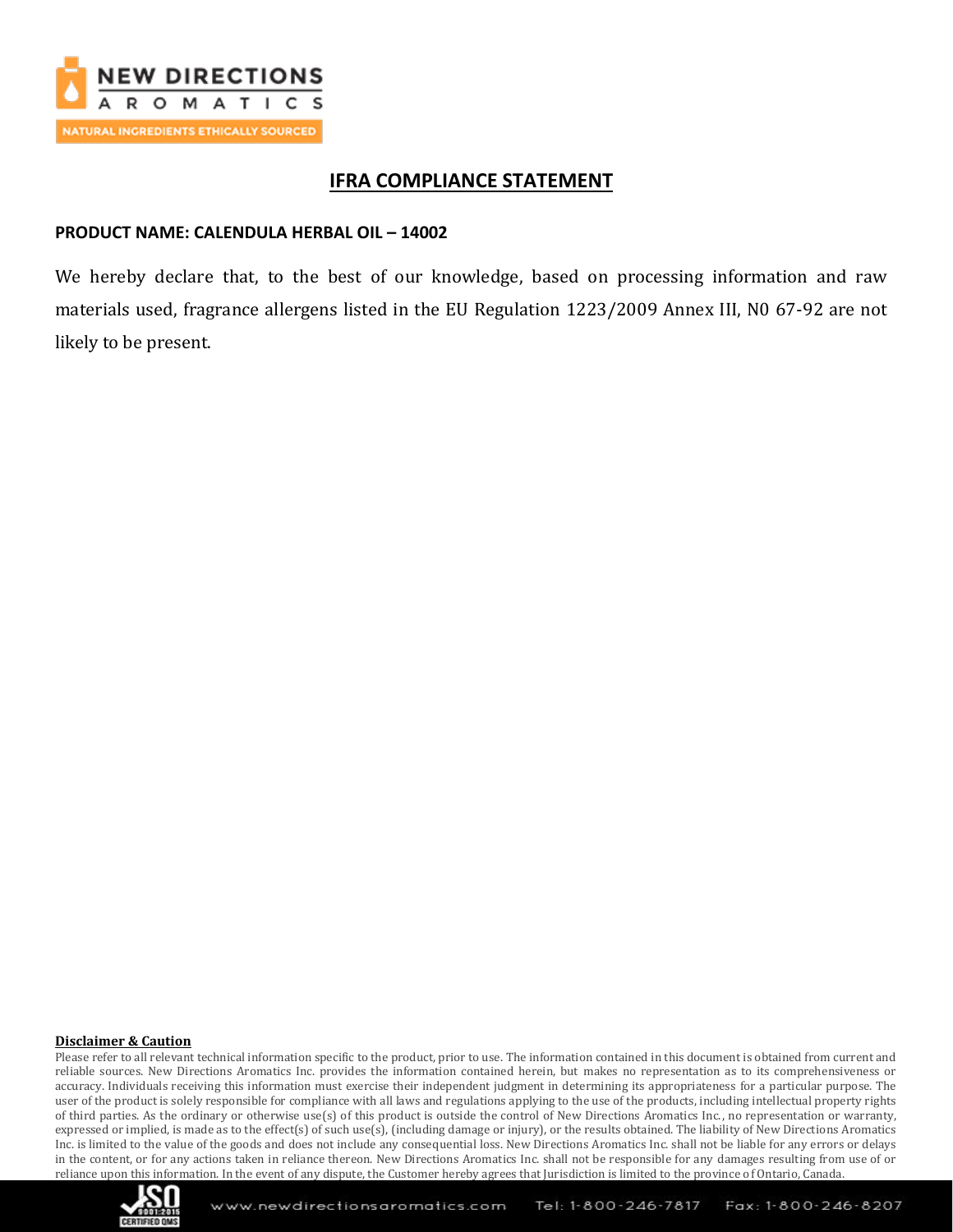

# **DECLARATION OF BOVINE SPONGIFORM ENCEPHALOPATHY (BSE)/ TRANSMISSIBLE SPONGIFORM ENCEPHALOPATHY (TSE)**

### **PRODUCT NAME: CALENDULA HERBAL OIL – 14002**

We hereby declare that, to the best of our knowledge, this product is free of BSE/TSE.

#### **Disclaimer & Caution**

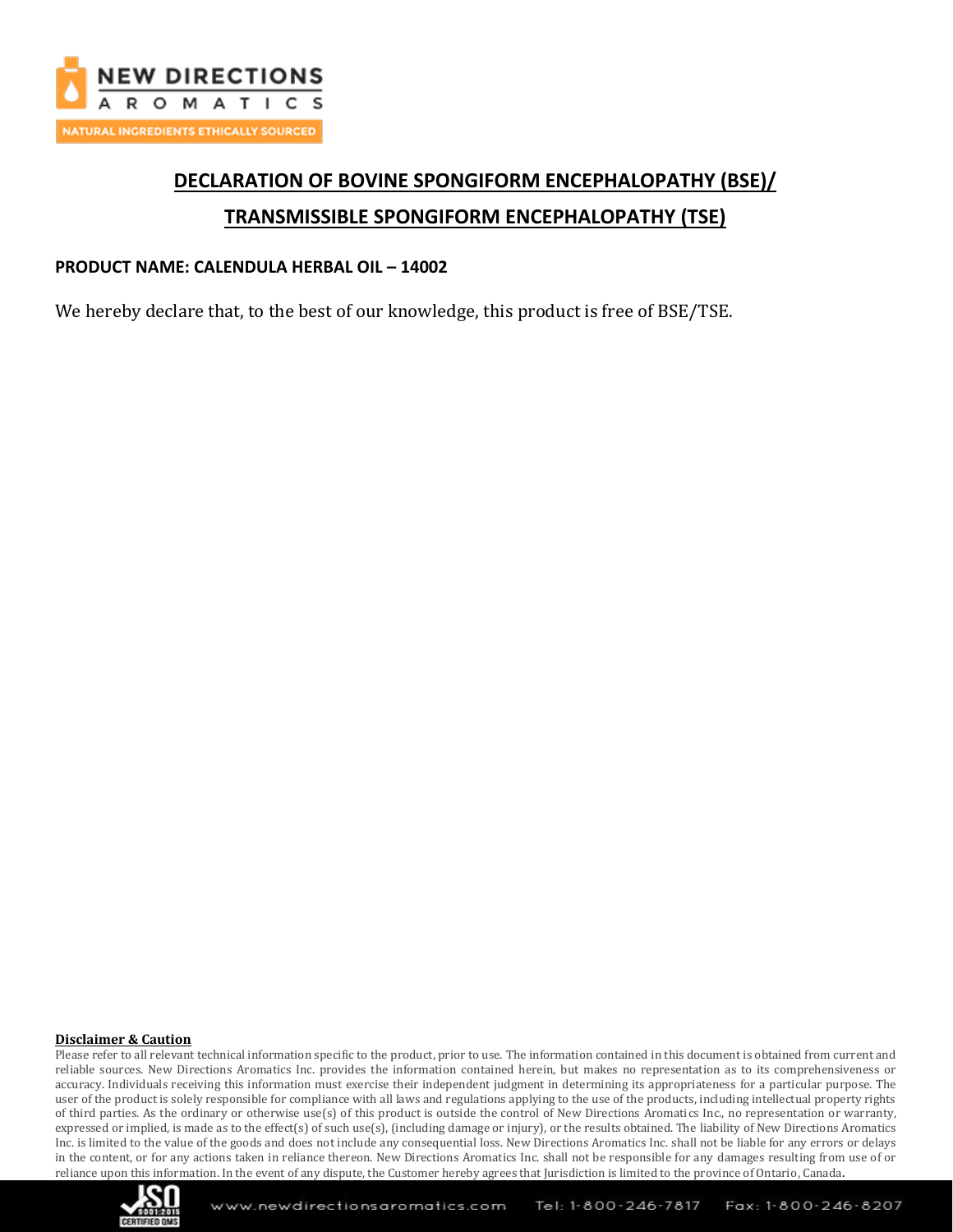

## **CRUELTY-FREE STATEMENT**

### **PRODUCT NAME: CALENDULA HERBAL OIL – 14002**

We hereby declare that, to the best of our knowledge, this product has not been tested on animals.

#### **Disclaimer & Caution**

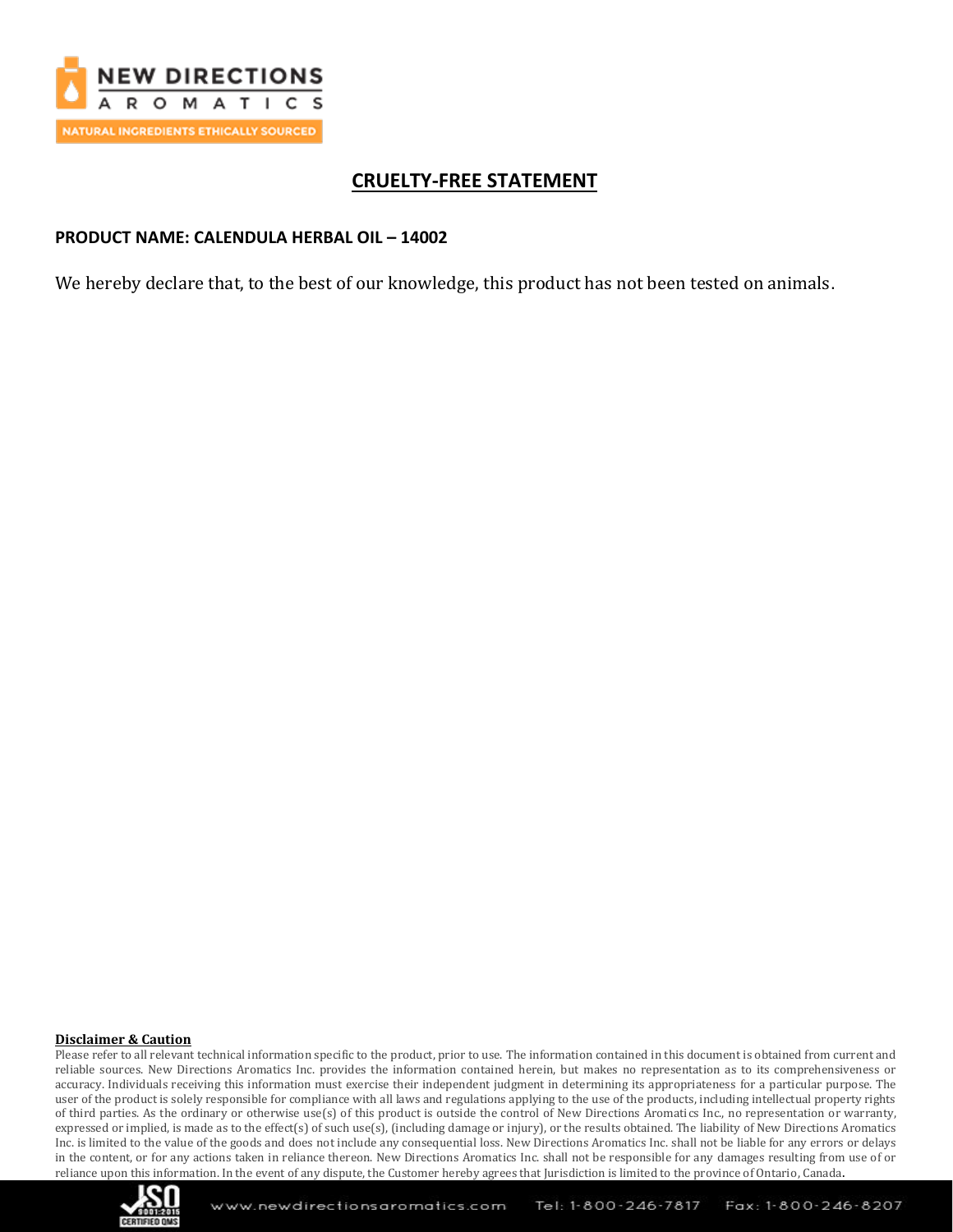

## **KOSHER STATEMENT**

## **PRODUCT NAME: CALENDULA HERBAL OIL – 14002**

We hereby confirm that this product has been certified to Kosher standards.

#### **Disclaimer & Caution**

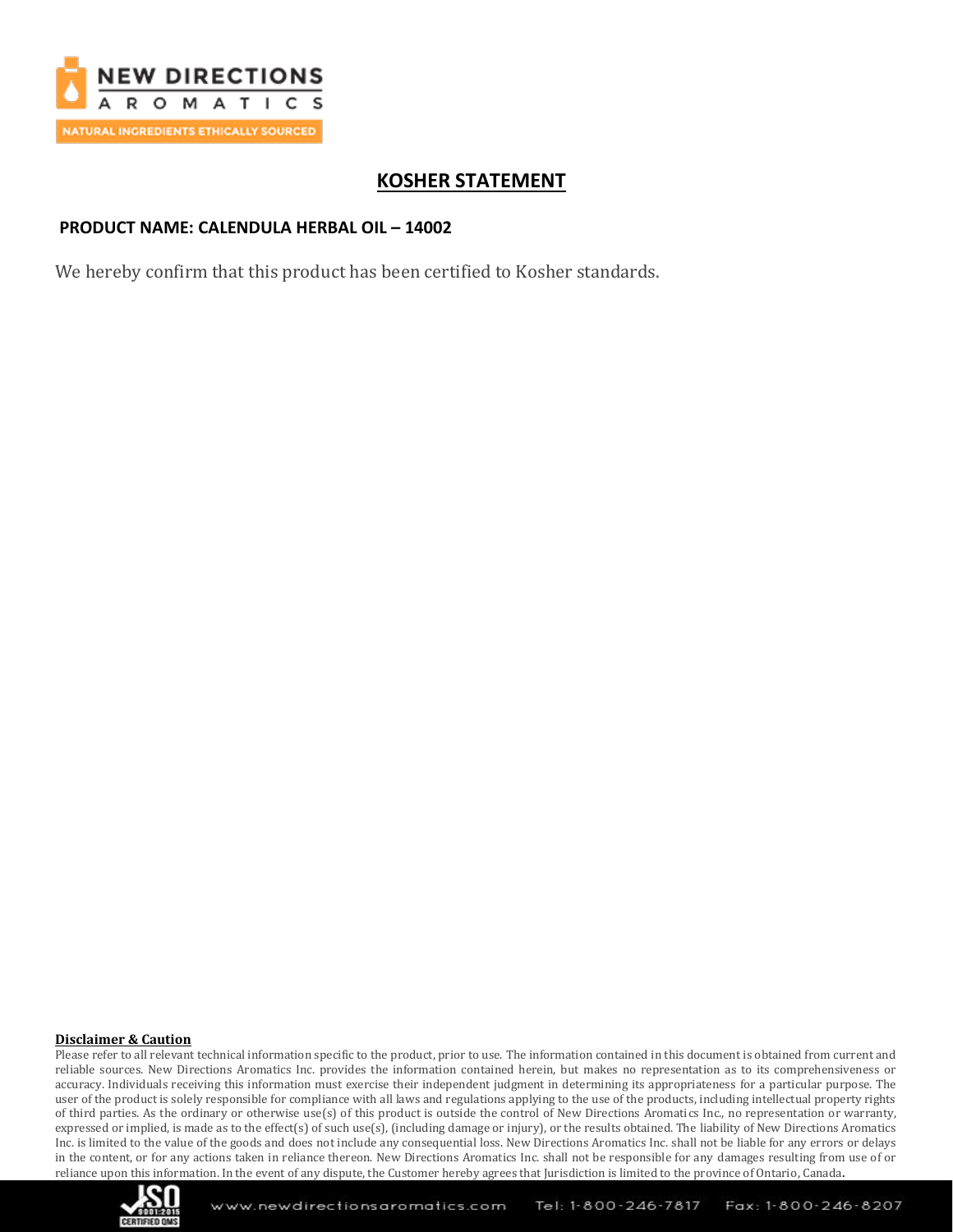

## **VEGAN STATEMENT**

## **PRODUCT NAME: CALENDULA HERBAL OIL – 14002**

We hereby confirm that this product has been certified to Vegan standards.

#### **Disclaimer & Caution**

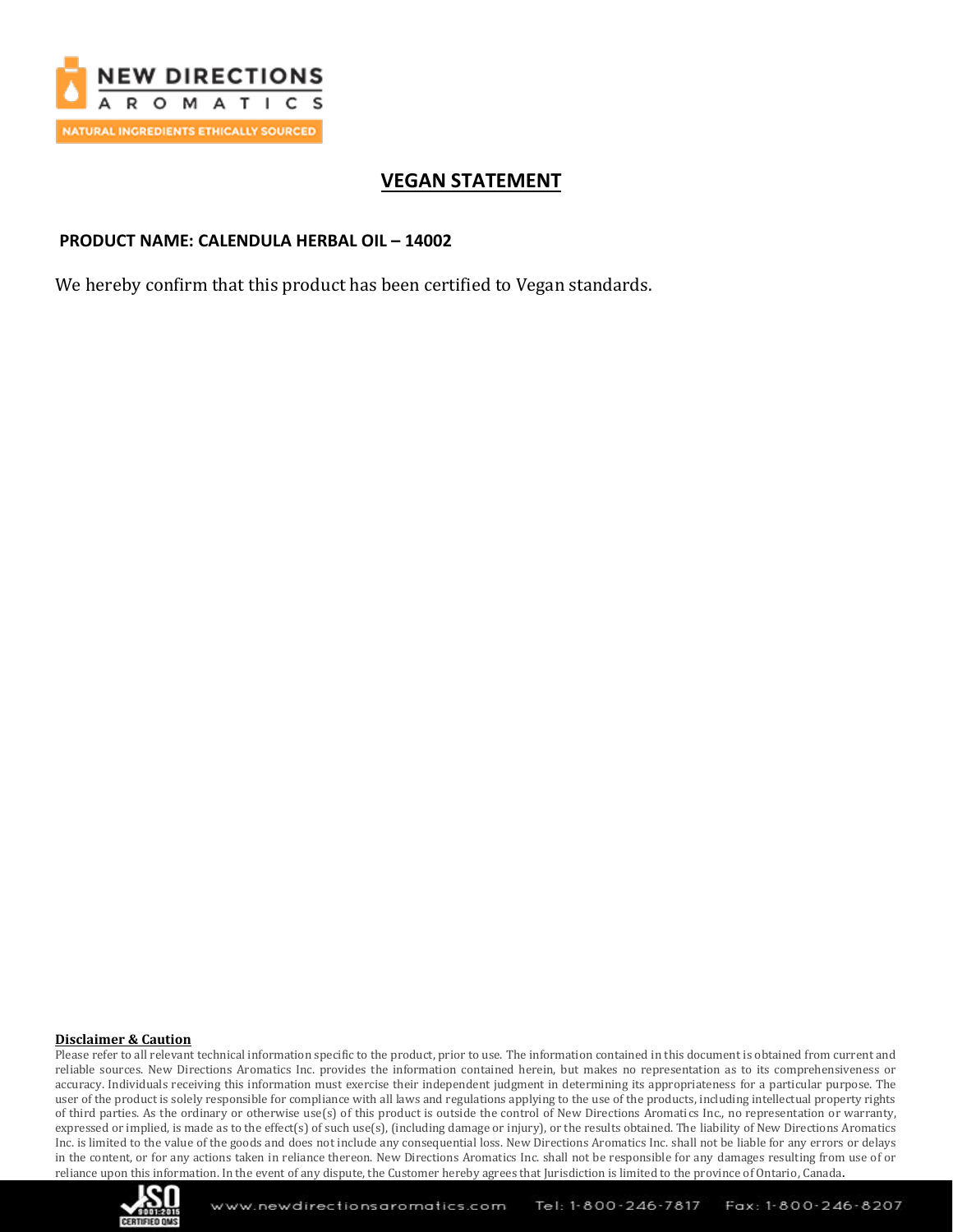

## **CALIFORNIA PROPOSITON 65 STATEMENT**

## **PRODUCT NAME: CALENDULA HERBAL OIL – 14002**

We hereby declare that, to the best of our knowledge, this product does not contain any chemical or substance listed on California's Proposition 65.

#### **Disclaimer & Caution**